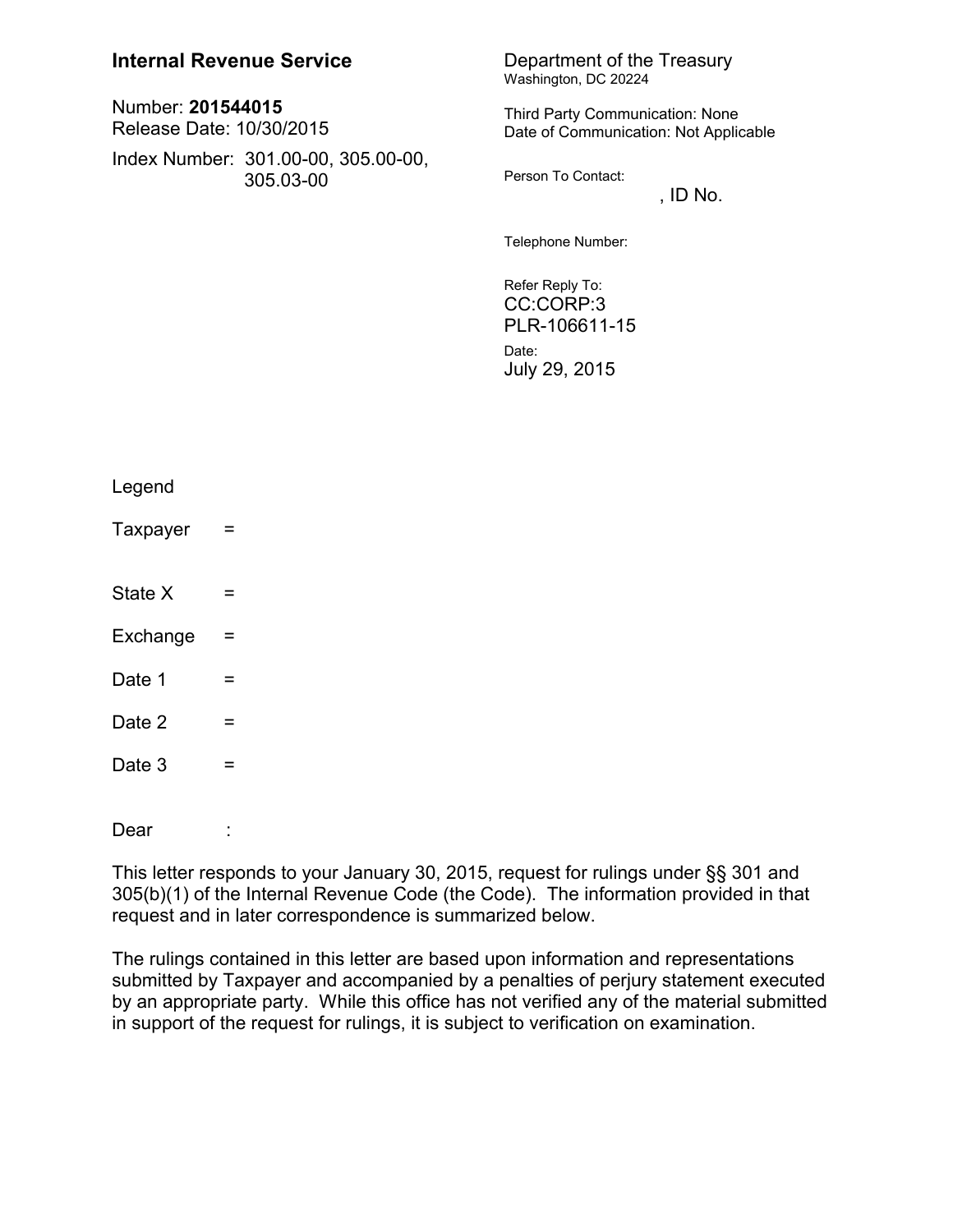#### **Summary of Facts**

Taxpayer is a State X corporation that files its federal income tax returns on a calendar year basis. Taxpayer has two classes of voting common stock outstanding, Class A Common Stock and Class B Common Stock. The Class A Common Stock is publicly traded on the Exchange, and is entitled to dividends and other distributions. The Class B Common Stock is not publicly traded, and is not entitled to dividends or other distributions.

Taxpayer intends to elect under § 856 to be treated as a real estate investment trust (REIT) beginning with the taxable year ending Date 1 (the First REIT Taxable Year). During the last three months of the First REIT Taxable Year, Taxpayer intends to declare a dividend, to be distributed no later than Date 2, to its shareholders with respect to the Class A Common Stock in – at the election of each shareholder – cash or Class A Common Stock of equivalent value, subject to proration adjustments as described below (Stock and Cash Distribution). Taxpayer may also make one or more Stock and Cash Distributions during its taxable year ending Date 3.

For each Stock and Cash Distribution, the total amount of cash available will be limited to a specified percentage (the Cash Percentage) equal to 20 percent or more of the aggregate value of the respective Stock and Cash Distribution (the Cash Limitation). In no event will the Cash Limitation for any Stock or Cash Distribution be less than 20 percent of the aggregate value of the respective Stock and Cash Distribution.

For each Stock and Cash Distribution, each shareholder will have the right to elect to receive its entire entitlement under the distribution in (i) cash (the Cash Option) or (ii) Class A Common Stock of equivalent value. In the event Taxpayer does not receive an election from a shareholder, that shareholder will default to the option determined by Taxpayer in Taxpayer's sole discretion. Taxpayer anticipates paying cash in lieu of issuing fractional shares of stock, though cash paid in lieu of fractional shares will not count against the Cash Limitation.

If the cash component of a Stock and Cash Distribution is not oversubscribed, each shareholder electing to receive the Cash Option will receive its entire entitlement under the distribution in cash. If the cash component of a Stock and Cash Distribution is oversubscribed, then each shareholder electing to receive the Cash Option will receive a pro rata amount of cash corresponding to the shareholder's respective entitlement under the declaration, but in no event will any such shareholder receive cash in an amount less than the Cash Percentage corresponding to the shareholder's entire entitlement under the distribution.

The calculation of the number of shares to be received by any shareholder in a Stock and Cash Distribution will be determined, over a period of up to two weeks ending as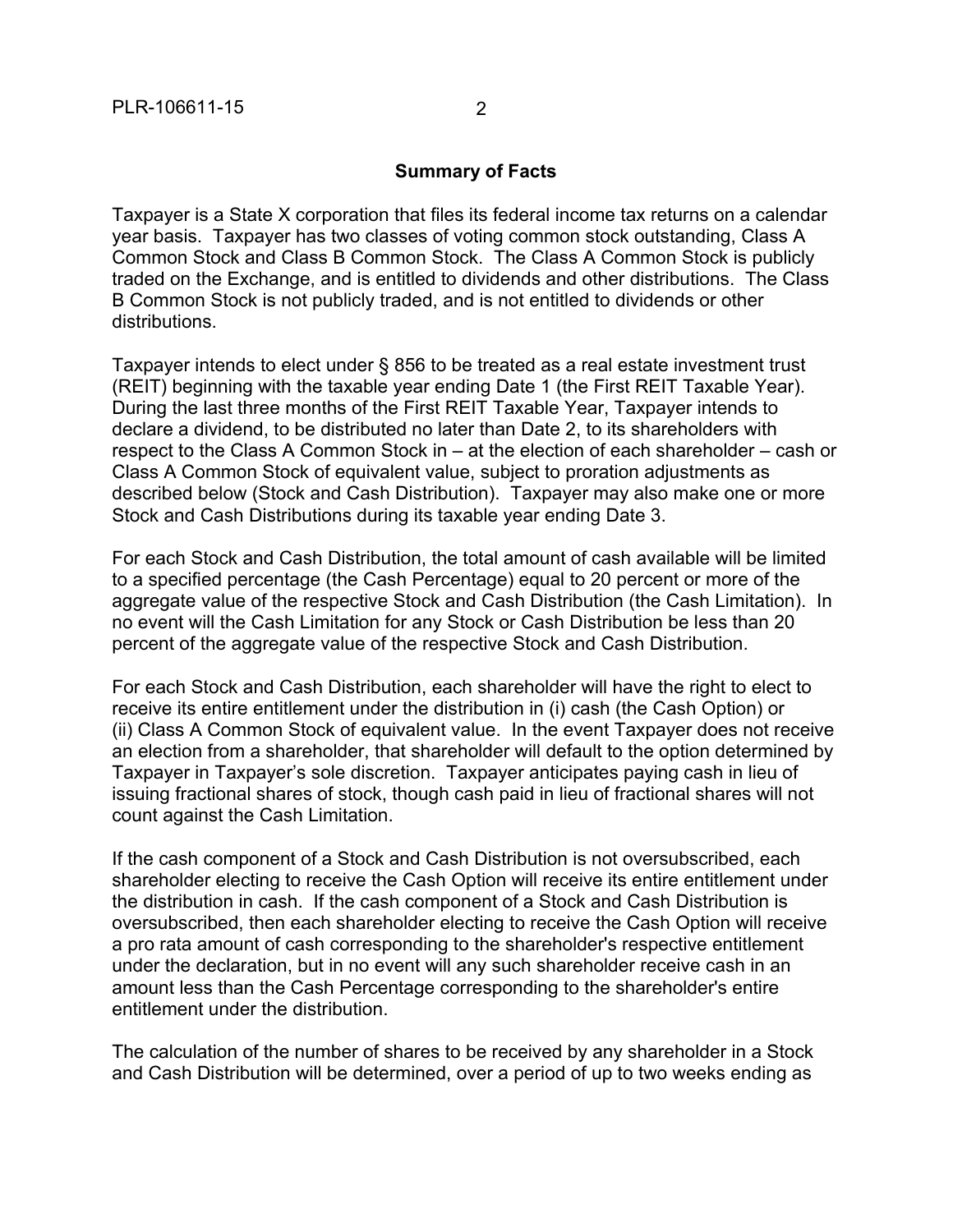close as practicable to the payment date, based upon a formula utilizing market prices that is designed to equate in value the number of shares to be received with the amount of cash that could be received instead.

Taxpayer does not currently have a dividend reinvestment plan (DRIP) in effect, but with respect to a Stock and Cash Distribution and any shareholder participating in a future DRIP, the DRIP will apply only to the extent that, in the absence of the DRIP, the participating shareholder would have received the distribution in cash under the Stock and Cash Distribution.

### **Rulings**

Based solely on the information provided and representations made, we rule as follows. Any and all of the cash and Class A Common Stock distributed in a Stock and Cash Distribution (as described above) by Taxpayer will be treated as a distribution of property with respect to its stock to which § 301 applies. Sections 301 and 305(b). The amount of a distribution of Class A Common Stock received by any shareholder in a Stock and Cash Distribution (as described above) will be considered to equal the amount of the cash which could have been received instead. Section 1.305-1(b)(2).

### **Caveats**

Except as expressly provided herein, no opinion is expressed or implied concerning the tax consequences of any aspect of any transaction or item discussed or referenced in this letter. In particular, we express no opinion regarding whether Taxpayer otherwise qualifies as a REIT under part II of subchapter M of chapter 1 of the Code, whether any Stock and Cash Distribution will satisfy the distribution requirements of § 857(a)(1), or whether any Stock and Cash Distribution is to be considered preferential under  $§ 562(c).$ 

# **Procedural Statements**

This ruling letter is directed only to the taxpayer who requested it. Section 6110(k)(3) provides that it may not be used or cited as precedent.

A copy of this letter must be attached to any income tax return to which it is relevant. Alternatively, taxpayers filing their returns electronically may satisfy this requirement by attaching a statement to their return that provides the date and control number of this ruling letter.